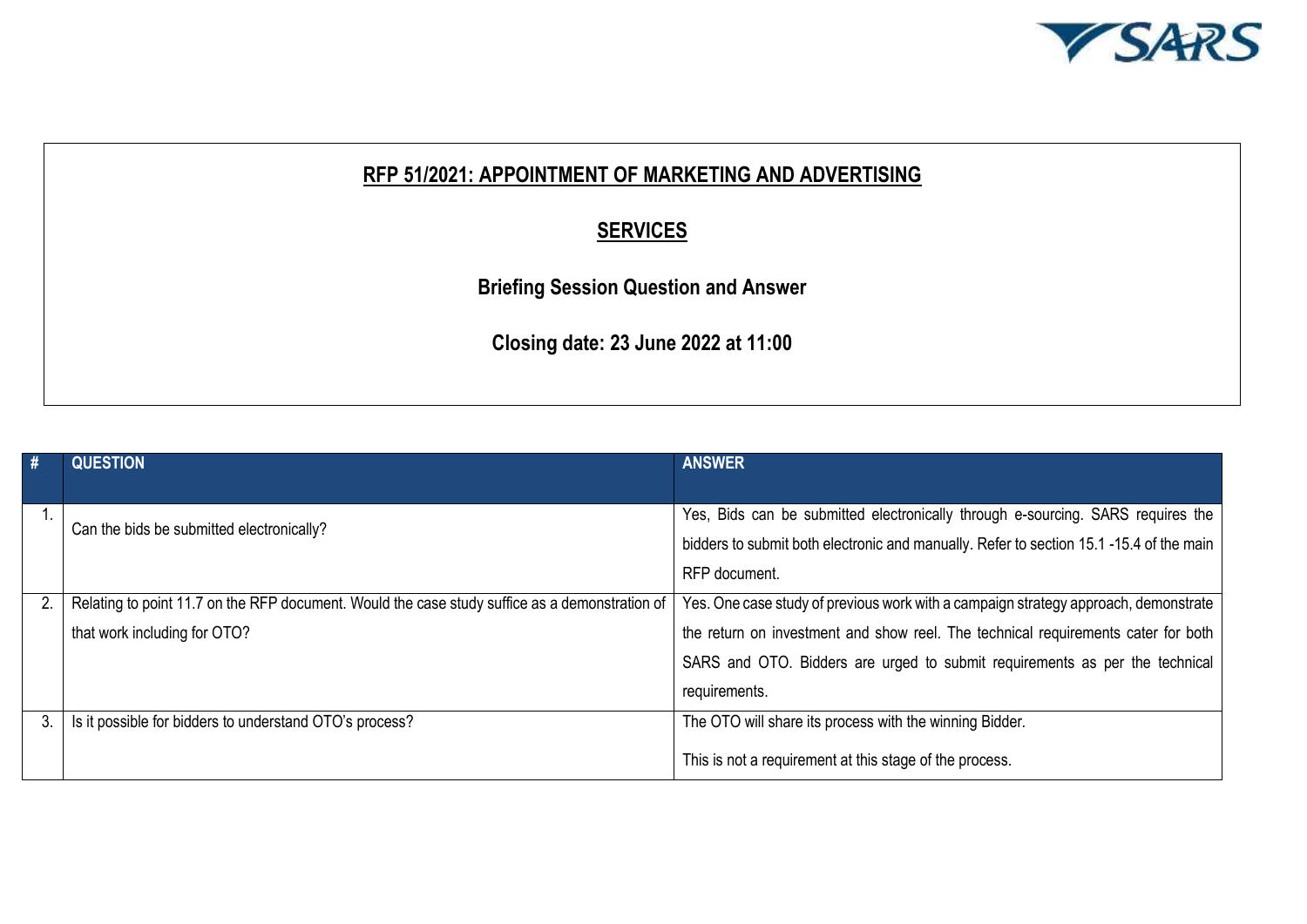

| #        | <b>QUESTION</b>                                                                                                                                                                                                                                                                                                                                                                                                                                                                                                                                                               | <b>ANSWER</b>                                                                                                                                                                                                                                                                                                                                                                                                                                                             |
|----------|-------------------------------------------------------------------------------------------------------------------------------------------------------------------------------------------------------------------------------------------------------------------------------------------------------------------------------------------------------------------------------------------------------------------------------------------------------------------------------------------------------------------------------------------------------------------------------|---------------------------------------------------------------------------------------------------------------------------------------------------------------------------------------------------------------------------------------------------------------------------------------------------------------------------------------------------------------------------------------------------------------------------------------------------------------------------|
| 4.<br>5. | Will the appointed agency be working with an in-House team with regards to SARS's social and<br>content management such as posting of the content and managing of social platforms?<br>Relating to question 10.1, the scope of services refers to advertise and marketing research. If<br>SARS has a project that the service provider is briefed in and need research conducted, whether<br>its research groups, research projects, etc., would the appointed bidder facilitate that on SARS's<br>behalf with a research Service provider that is suitable for that project? | SARS has a social media team that will be posting on SARS social media. The<br>successful bidder will assist in the development of material for social media as per page<br>9 of RFP document.<br>Yes. Only when conducting a research for a project, SARS will understand that<br>specialists are required on an ad hoc basis. However, on day-to-day requirements, the<br>appointed bidder is required to produce the strategy and always have it readily<br>available. |
| 6.       | Where bidders bid as a joint venture, is it possible for SARS to also consider the previous case<br>studies of the bigger agency in regard to the financial sector if the other bidder does not have any<br>work in the past three (3) years?                                                                                                                                                                                                                                                                                                                                 | Yes, The Bidder must submit the case study of the other bidder who is part of the JV.<br>In the Proposal, it is important to link the resource capability to be deployed with that<br>of the JV partner whose work experience is demonstrated during the tender process.<br>The bidder must submit a JV agreement and a consolidated BBBEE certificate.                                                                                                                   |
| 7.       | Can SARS give steer on how joint (JV) bids should be treated or managed on the part of the<br>bidder(s)?                                                                                                                                                                                                                                                                                                                                                                                                                                                                      | Joint Ventures (JV) will be treated as one company.<br>The bidder must submit a JV agreement and consolidated BBBEE certificate.<br>Send a letter that indicates the individual nominated to sign-off on the tender<br>documents. Bidder must submit TCS and CSD report for each company.                                                                                                                                                                                 |
| 8.       | The final RFP documents (original and duplicate) are they both required to be submitted in arch<br>lever files?                                                                                                                                                                                                                                                                                                                                                                                                                                                               | SARS requires arch lever files and a USB submission- Kindly refer to Section 15 of<br>the RFP mainly 15.5 and 15.6                                                                                                                                                                                                                                                                                                                                                        |